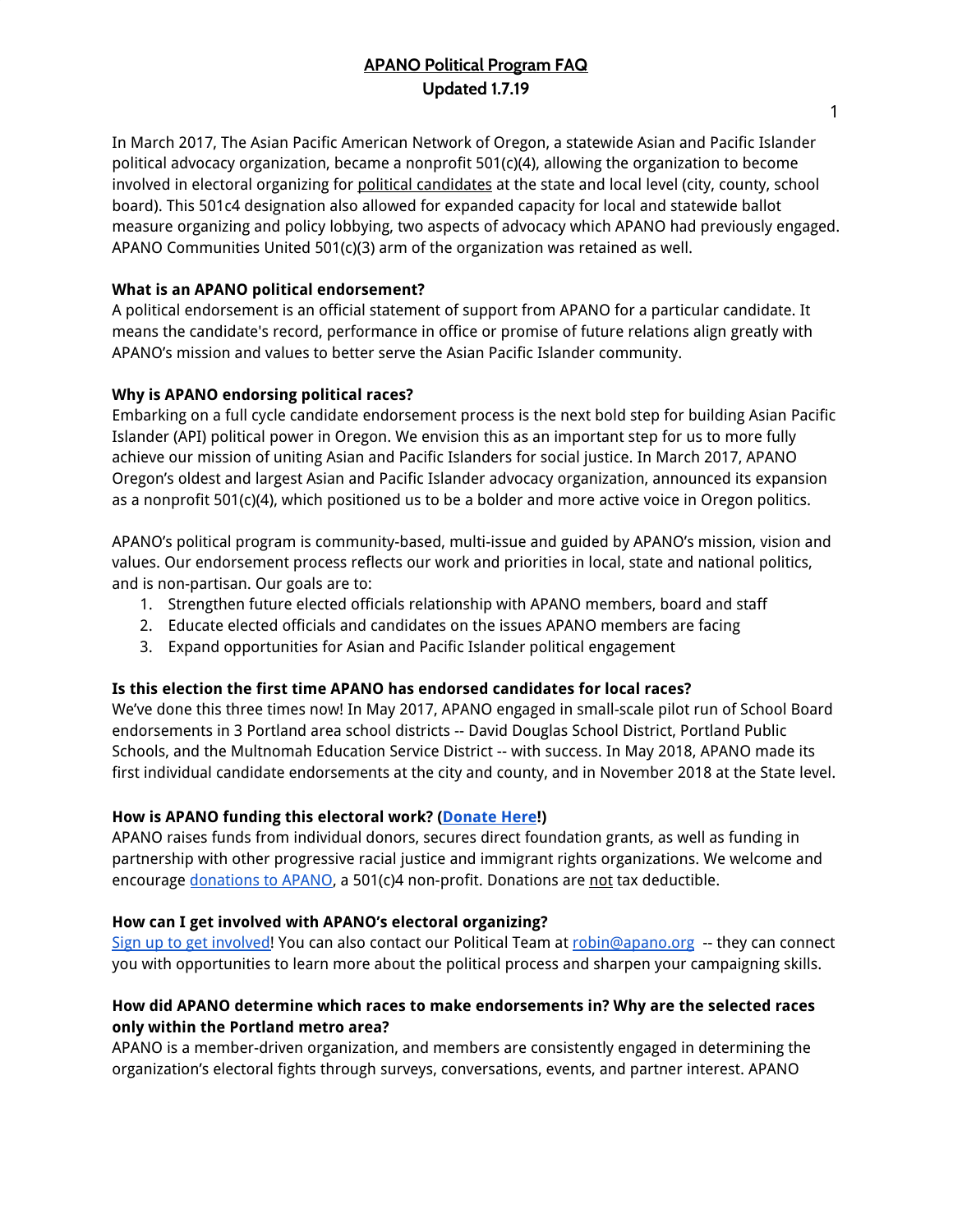# **APANO Political Program FAQ Updated 1.7.19**

considers which electoral races to work in ("Priority Races") by using certain selection criteria. They include:

- Elected Position purview and potential ability to impact or influence API lives
- APANO Members in district, concentration of Asian and Pacific Islanders, and opportunity to grow base
- APANO issue campaign or concerns (including national) at stake in district
- Asian and Pacific Islander and People of Color candidates in district
- APANO can make a difference in the race, it is a close, competitive race, opportunity for APIs to work on campaigns
- Strengthens APANO's long-term capacity and growth

Based off our assessment, APANO felt it was most effective to activate the current existing base in Portland & Multnomah County first before embarking on other statewide ventures. APANO expects to be more heavily involved in races outside of the City of Portland and Multnomah County going forward, particularly in Washington, Marion, and Clackamas Counties.

## **How does APANO determine its endorsement? What criteria do they use to assess candidates?**

To earn APANO's endorsement, candidates are asked to complete 2 steps:

- 1) Answering an APANO Questionnaire covering issues and concepts that APANO work frequently encounters
- 2) Participating in an in-person interview with an Endorsement Committee made up of APANO staff, board, and members

Candidate's policy vision and platform, questionnaire responses, interview and interaction with APANO members & staff, understanding of APANO's mission, and voting record (or professional record if not they have not held elected office) are considerations in our endorsement. Endorsement Committees will recommend a candidate(s) to the APANO C4 Board, who will ultimately decide APANO candidate endorsements by majority-vote.

The evaluation is a holistic process. However, APANO's evaluation strongly emphasizes the following 5 key points of focus, in no particular order: Equity Analysis, Gender/LGBTQ Analysis, Candidate Voting/Professional Track Record, Knowledge of and Commitment to Oregon's Asian and Pacific Islander communities, Equity in Political Representation

## **What does an "APANO Endorsement" mean to candidates? What is a "green light"?**

An APANO endorsement for a candidate means the candidate can tell voters they have the visible support and backing of the Asian Pacific American Network of Oregon. An APANO endorsement may also include additional financial, communication and field resources, including but not limited to financial contributions, social media outreach, mailing, phone banks, and campaign volunteers.

A "green light" indicates that this candidate's platform aligns with APANO's mission and values and would also be worthy of a vote, but APANO's organizational resources will not be put towards campaigning for this candidate. In this election cycle, APANO did not elect to use the "green light" designation in any race.

## **Is APANO making endorsements for the upcoming Special Elections in May 2019?**